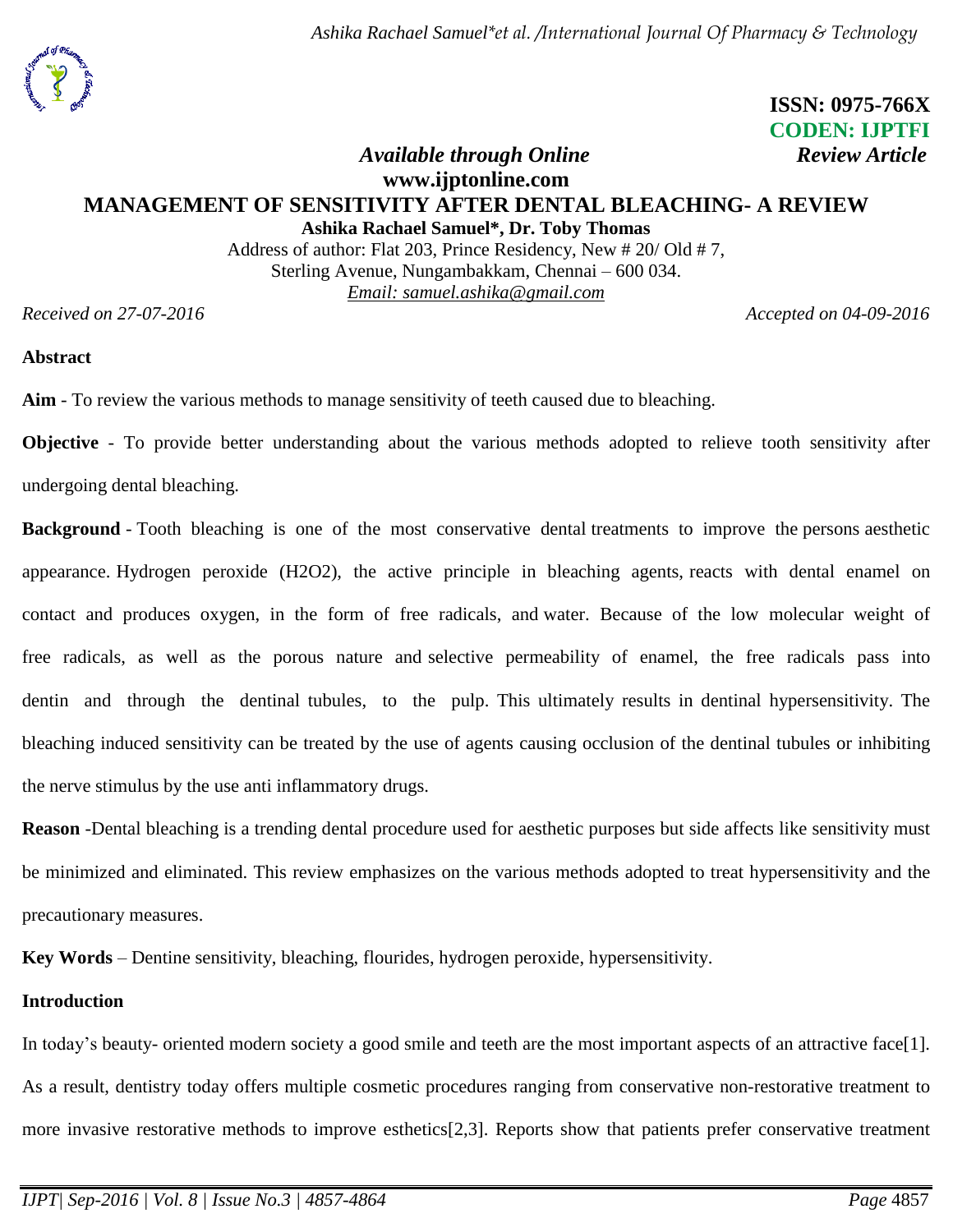methods as it does not involve loss of tooth structure thus making bleaching one of the most popular services[4,5]. Current tooth bleaching materials are based primarily on either hydrogen peroxide or carbamideperoxide[6,7]. The whitening action of these chemicals is by the decomposition products which break the organic and inorganic molecules into smaller particles changing their optical structure and reducing their absorption of light [6,8].

Despite its excellent cosmetic results , a common side effect of bleaching is dentin hypersensitivity [9,10], which occurs mostly due to the easy penetration and passage of the decomposition products through the enamel, dentin and pulp. The sensitivity arising from such a condition may contribute to a permanent damage [11].

The practice of teeth whitening began around 4000 years ago with the ancient Egyptians, who created a whitening paste using ground pumice stone mixed in wine vinegar. White teeth were a mark of beauty and a sign of wealth. Ancient Romans whitened their teeth using urine. The ammonia in the urine was the bleaching agent. During the  $17<sup>th</sup>$  century, people relied on their barbers for the care of hair and teeth. The barber would file down the teeth and apply an acid that would whiten them. While the practice made teeth whiter, it eroded tooth enamel and lead to decay.In 1887 oxalic acid was proposed for whitening followed by calcium hypochlorite. Peroxide was first used for tooth whitening in 1884[12]

#### **Dental Bleaching and Its Action On The Teeth**

Teeth bleaching can be defined as the whitening (or lightening) of a single tooth or multiple teeth via the application of an external agent or agents. Teeth bleaching or whitening can be achieved by either "over- the-counter" methods, or by seeing your dentist. Most currently used bleaching agents employ superoxol, McInnes solution, modified McInnes solution and hydrogen peroxide, either directly or as the product of a chemical reaction with carbamide peroxide or sodium perborate.[13,14].

The bleaching mechanism of hydrogen peroxide is carried out by its decomposition products which includes free radicals, reactive oxygen molecules, and peroxide anions which bind to organic or inorganic molecules including chromophores [6,7]. The free radicals that bind to the chromophores break them through oxyreduction transforming them into smaller, lighter colored, and lower molecular weight molecules changing their optical structure and reflecting less light thereby resulting in reduction or elimination of the discoloration[6,8].

The level of penetration of the bleaching agents may depend upon various factors like thickness of the enamel and dentin, exposure of the tubules etc. The hypersensitivity caused due to the dental bleaching may be a dental pain which is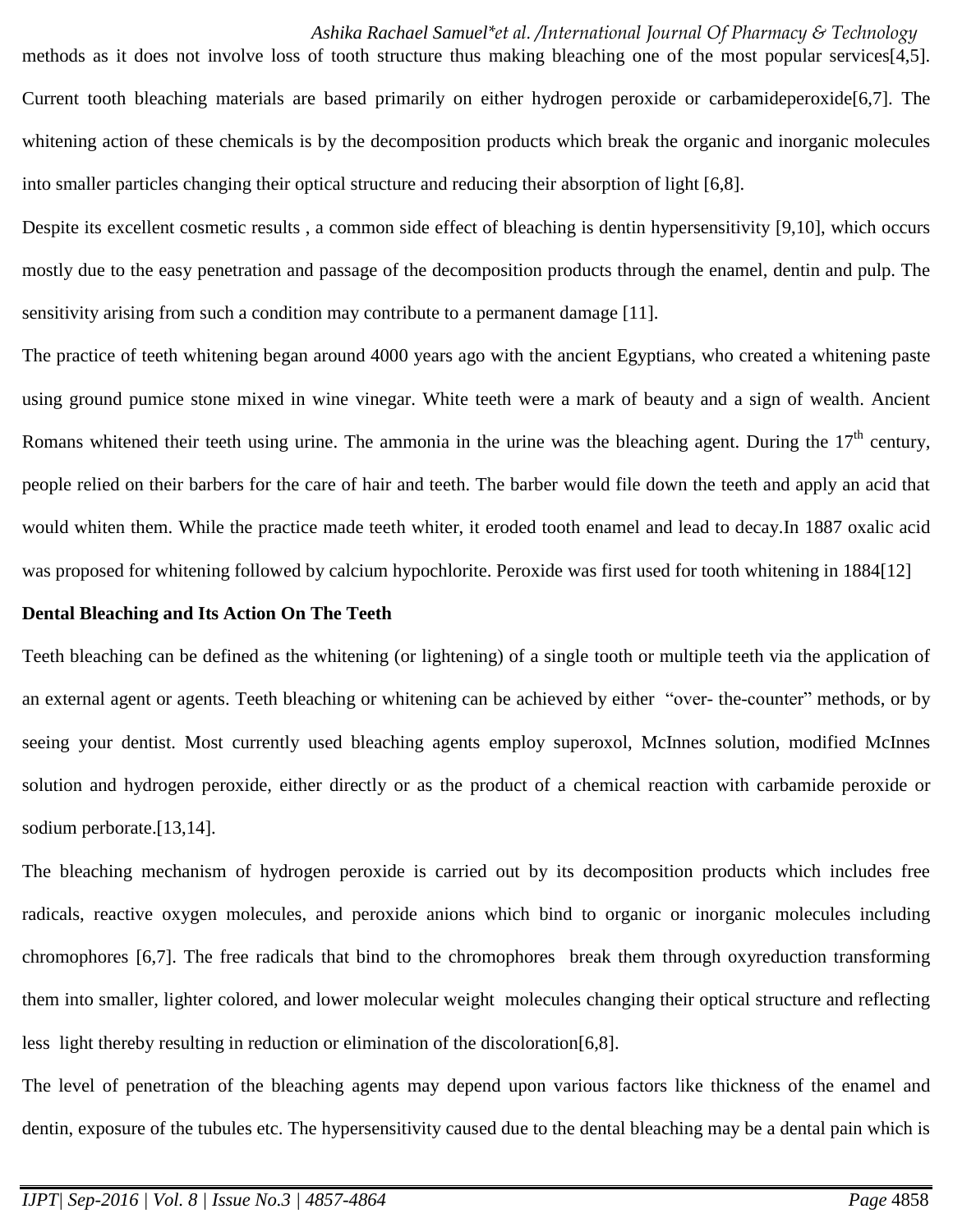sharp in character and of short duration, arising from exposed dentin surfaces in response to any kind of stimuli. The most common dentin hypersensitivity theory is Brannstrom's theory of hydrodynamics. It clearly states the cause of dentin hypersensitivity as a relationship between the permeability of dentinal tubules and painful symptoms[12]. The pain is felt when any of the above mentioned stimuli causes a disturbance of the dentinal tubular fluid which stimulates the baroreceptors of the pulpal nerves responsive to pain[16,17]. However, dentin sensitivity associated to bleaching is caused due to the penetration and passage of the decomposition products through the dentinal tubules to reach the pulp. The sensitivity arising from such a condition may contribute to reversible pulpitis..

Though bleaching is considered an effective method to whiten teeth there are a few contraindications such as extremely large pulp chambers, severe loss of enamel, teeth with composite restoration, teeth exhibiting gross or microscopic enamel cracking, hyperemia associated with orthodontic tooth movement and other causes of hypersensitivity such as exposed root surfaces.

#### **Adverse Affects of Bleaching**

Dentin hypersensitivity is one of the most common side effect reported by patients who have undergone teeth whitening[18]. In this case, we believe that changes to the pulp from the bleaching process are directly associated with the ability of the whitening agent to reach the pulpal bed by penetrating into dental tissues, with pulpal inflammation being the result of this percolation[19,20]. The sensitivity arising from such a condition can contribute to reversible or irreversible pulpal changes.

Damage to the pulpal tissues can lead to the release of cell derived factors such as prostaglandins and adenosine triphosphate which excite or sensitize the pulpal nociceptors resulting in the release of certain inflammatory mediators[21,22]

Such as eicosanoids-bioactive lipid. These inflammatory mediators are derived from the polyunsaturated arachidonic acid, due to the action of the cytosolic phospholipase A2 enzyme (PLA2 is an enzyme that is regulated in response to mutagenic or inflammatory stimuli) in the membrane phospholipids. Arachidonic acid can be metabolized by two large classes of enzymes, cyclooxygenase (COX) and lipoxygenase[23]. COX is responsible for the formation of various prostaglandins andthromboxane. Production of COX2 would contribute to inflammation and pain, thus these substances play a critical role in the pathogenesis of pulp disease[24].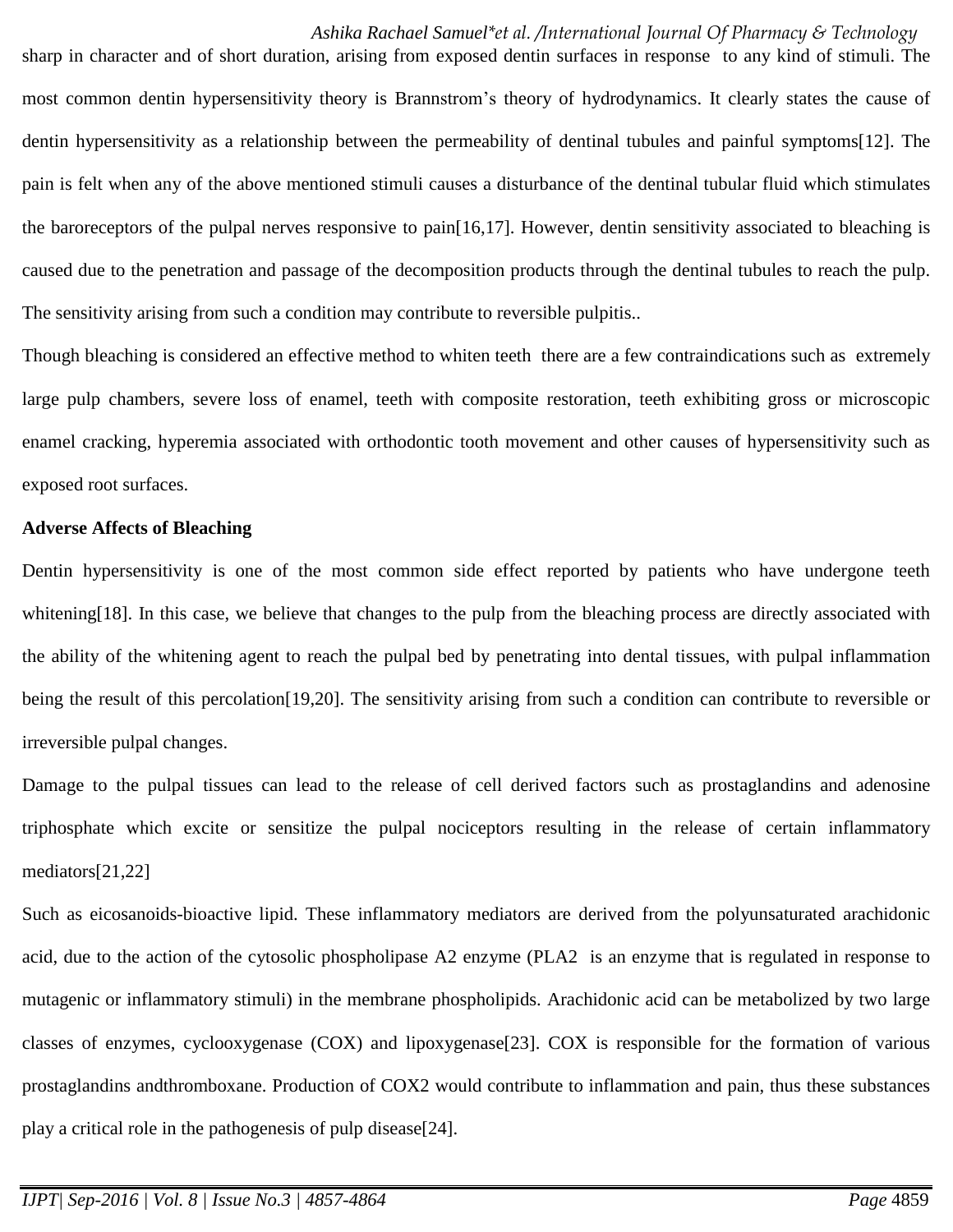Pulpal inflammation is a complex process that involves both neural and vascular reactions. Neuropeptides are an important neural component that are present in the sensitive afferent neurons of the trigeminal ganglia and in the sympathetic fibers of the cervical ganglia<sup>[25]</sup>.

These neuropeptides are responsible for histamine release, the induction of vasodilatation, the increase of pulpal blood flow and consequently, a more rapid and wider access by inflammatory cells and mediators to the inflammation site. This process can generate an inflammatory response and may induce apoptosis of pulp cells[25].

## **Managing The Hypersensitivity**

A thorough examination should precede any bleaching treatment so that any pre-existing sensitivity can be identified and addressed before bleaching[26,27]. Spending sufficient amount of time with the patient explaining the bleaching process and educating them regarding the potential for sensitivity is the key to their compliance and willingness to bleach Sensitivity can be managed through two methods , either by using a material that can interfere with the transmission of the pain stimulus or by using a material that can exert a blocking effect on the open dentinal tubules. Several topical agents can be used to reduce sensitivity. The most commonly used agent for professional application are fluorides.[28] Topical fluoride- Fluorides act by occluding the dentinal tubules through crystallization and reducing the fluid flow to the pulp, thereby reducing sensitivity[28]. Topical fluorides are applied either as a gel in a tray or as a varnish depending on the number of teeth affected.

Oxalate or strontium salts - These materials are applied in a rubbing or burnishing motion and act by exerting a blocking effect on the open dentinal tubules similar to the fluorides.

Stannous fluoride - By hydrolysis and oxidationreactions, it forms insoluble metal salts that form a precipitate over the tubules, blocking them.[29]

Other tubule-occluding agents new to the market include arginine with calcium carbonate (Pro-Argin™), strontium acetate, and calcium sodium phosphosilicate (Novamin®).

# **Preventive Measures and Care For Teeth**

An ounce of prevention is worth a pound of cure. There are several factors that play a part, including genetics, what kind of food and drink you consume and how well one practices oral hygiene. The enamel and dentin is what play the biggest role in color. Certain food and drinks will directly stain the enamel and break down the enamel, and weaken enamel with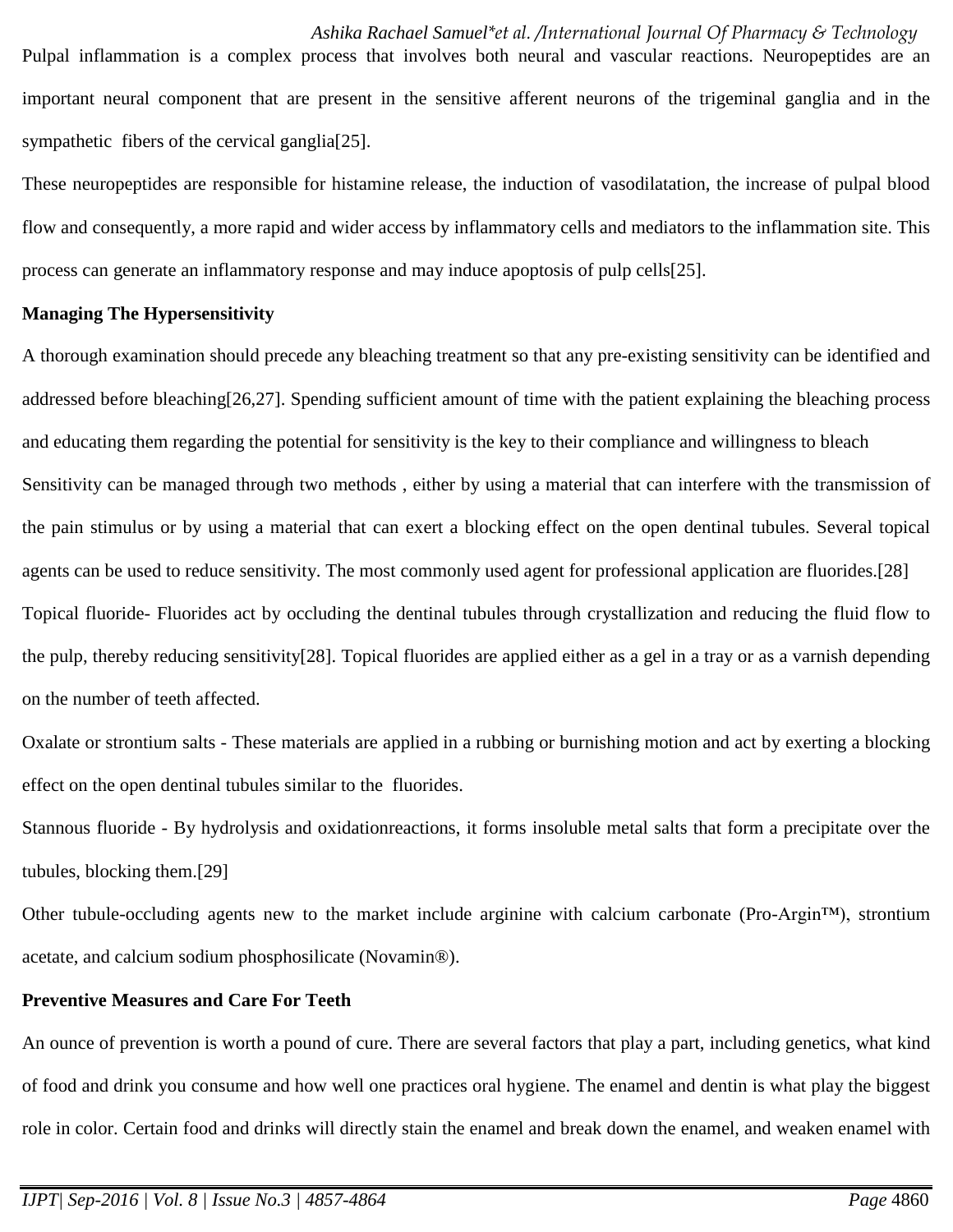age. As the enamel breaks down, it reveals the yellow dentin underneath. To figure out how to whiten our teeth, the cause for the discoloration should be first identified . If the cause for stain is the food and drinks consumed, then there are natural remedies which will help whiten teeth without the risk of causing sensitivity due to bleaching[30].

1) Baking soda and lemon juice paste : Sodium bicarbonate is mildly abrasive, gently scrubbing away the surface stains to return teeth to a whiter shade. Its also very alkaline which helps balance out the ph of acidic foods , it also reduces the acidity of lemon juice, which acts as a natural bleach.

2) Strawberry, salt and baking soda scrub : Strawberries are high on vitamin C, which can help break-down plaque that is causing your teeth to look yellow. It also has an enzyme called maleic acid, which may help to remove surface stains. The salt and baking soda acts as an abrasive portion of the paste physically scrubbing away stain-causing gunk.

3) Coconut oil rinse: also known as oil pulling, it's a unique, old, remedy that helps whiten teeth. The lauric acid in coconut oil helps get rid of the bacteria found in plaque that can make them yellow. It also helps promote gum health and keep your breath fresh.

However, the presence of bleaching induced sensitivity can be controlled by the use of certain agents . They may include Desensitizing toothpastes are the most commonly used self-applied approach to treating sensitive teeth, these toothpastes contain potassium salts. Potassium ions pass easily through the enamel and dentinal tubules to the pulp and act by interfering with the transmission of stimuli by depolarizing the nerve surrounding the odontoblast process[31 ]. Natural methods to manage sensitivity include avoiding acidic foods and drinks, use of soft bristled brush, use of fluoride rinse, avoiding rigorous brushing

## **Conclusion**

Cosmetic dentistry is growing in big ways and transforming dental practices. Teeth whitening being one of the main cosmetic requirement, bleaching has gained a lot of importance over the years. Although sensitivity remains the main adverse effect, there are effective methods to prevent, decrease or eliminate the problem for most patients. Treatments may range from simple topically applied medicaments at home by the patients to restorations , pulp removal or mucogingival surgery depending on the severity and extent of sensitivity[32]. Potassium nitrate and fluoride containing bleaching agents have shown positive results in preventing and reducing the potential for sensitivity which allows patients to continue whitening to successful completion.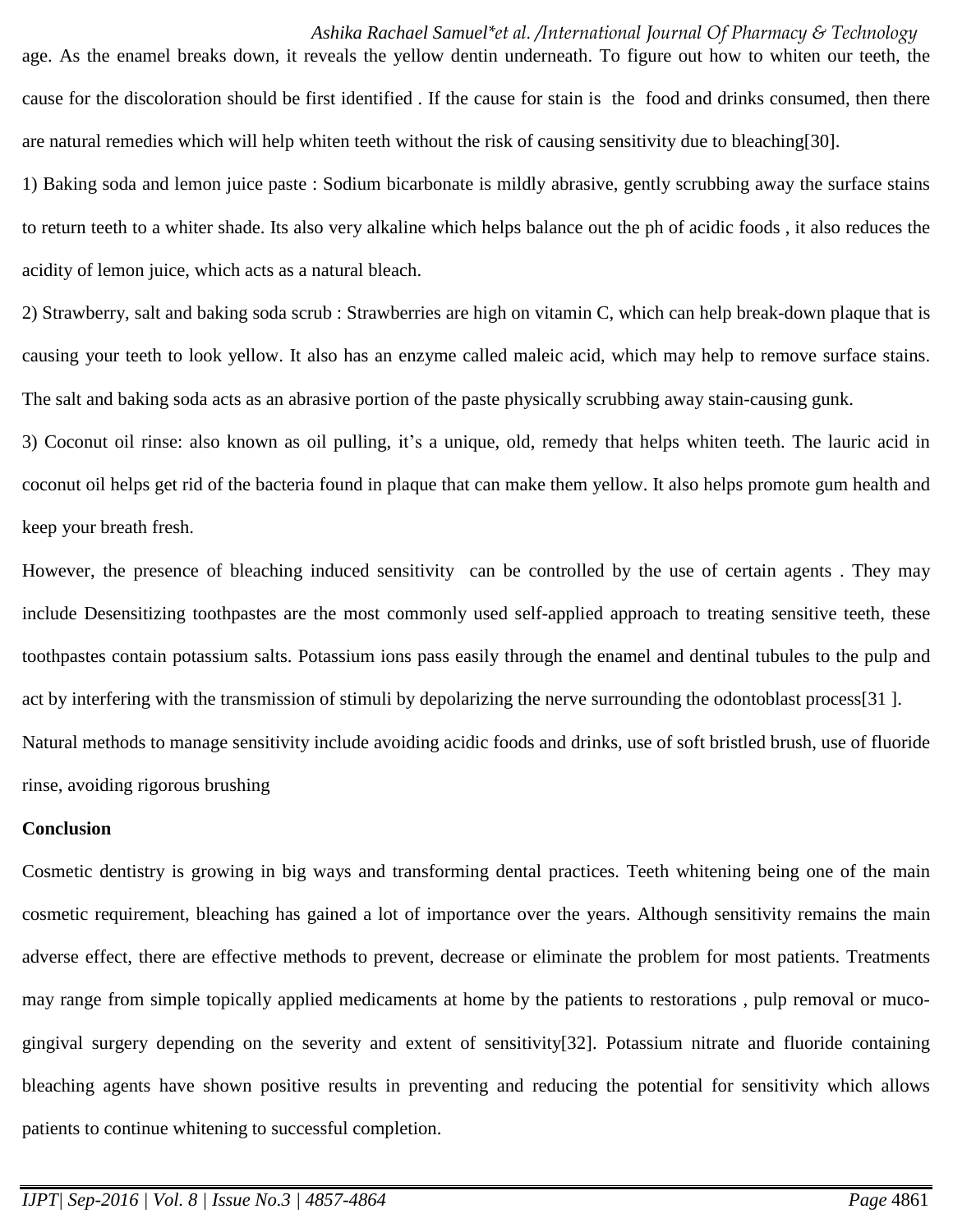## **References**

- 1. Jørnung J, Fardal Ø. Perceptions of patients' smiles: a comparison of patients' and dentists' opinions. J Am Dent Assoc. 2007; 138: 1544- 1553.
- 2 .Joiner A. The bleaching of teeth: A review of the literature. *J Dent* 2006;34:412-429.
- 3. Demarco FF, Meireles SS, Masotti AS. Over-the-counter whitening agents- A concise review. *Braz Oral Res* 2009;23:64-70.
- 4. Jorgensen MG, Carroll WB. Incidence of tooth sensitivity after home whitening treatment. *J Am Dent Assoc* 2002;133:1076-1082.
- 5. Fugaro JO, Nordahl I, Fugaro OJ, Matis BA, Mjör IA. Pulp reaction to vitalbleaching. *Oper Dent* 2004;29:363-368.
- 6. Dahl JE, Pallesen U. Tooth bleaching--a critical review of the biological aspects. Crit Rev Oral Biol Med. 2003; 14: 292-304.
- 7. Gregus Z, Klaassen CD., Mechanisms of toxicity. In: Cassarett and Doull's Toxicology the basic science of poisons. Klaassen CD, editor. New York: McGraw-Hill Companies Inc. 1995: 35-74.
- 8. Bowles WH, Ugwuneri Z. Pulp chamber penetration by hydrogen peroxide following vital bleaching procedures. J Endod. 1987; 13: 375-377.
- 9. Kihn PW. Vital tooth whitening. Dent Clin North Am. 2007; 51: 319- 331, viii.
- 10. Reis A, Tay LY, Herrera DR, Kossatz S, Loguercio AD. Clinical effects of prolonged application time of an in-office bleaching gel. Oper Dent. 2011; 36: 590-596.
- 11. Cooper JS, Boksmeyer TJ, Bowles WH. Penetration of the pulp chamber by carbamide peroxide bleaching agents. J Endod. 1992;18(7):315-317.
- 12. Yonge eglinton dental. A brief history of teeth whitening
- 13. Joiner A. The bleaching of teeth: a review of the literature. J Dent. 2006; 34: 412-419.
- 14. Pashley DH, Tay FR, Haywood VB, et al. Consensus-based recommendations for the diagnosis and management of dentin hypersensitivity. Inside Dent. 2008;4(9 Special Issue):1-35.
- 15. Hägg G. General and inorganic chemistry. Stockholm: Almqvist and WiksellFörlag AB. 1969.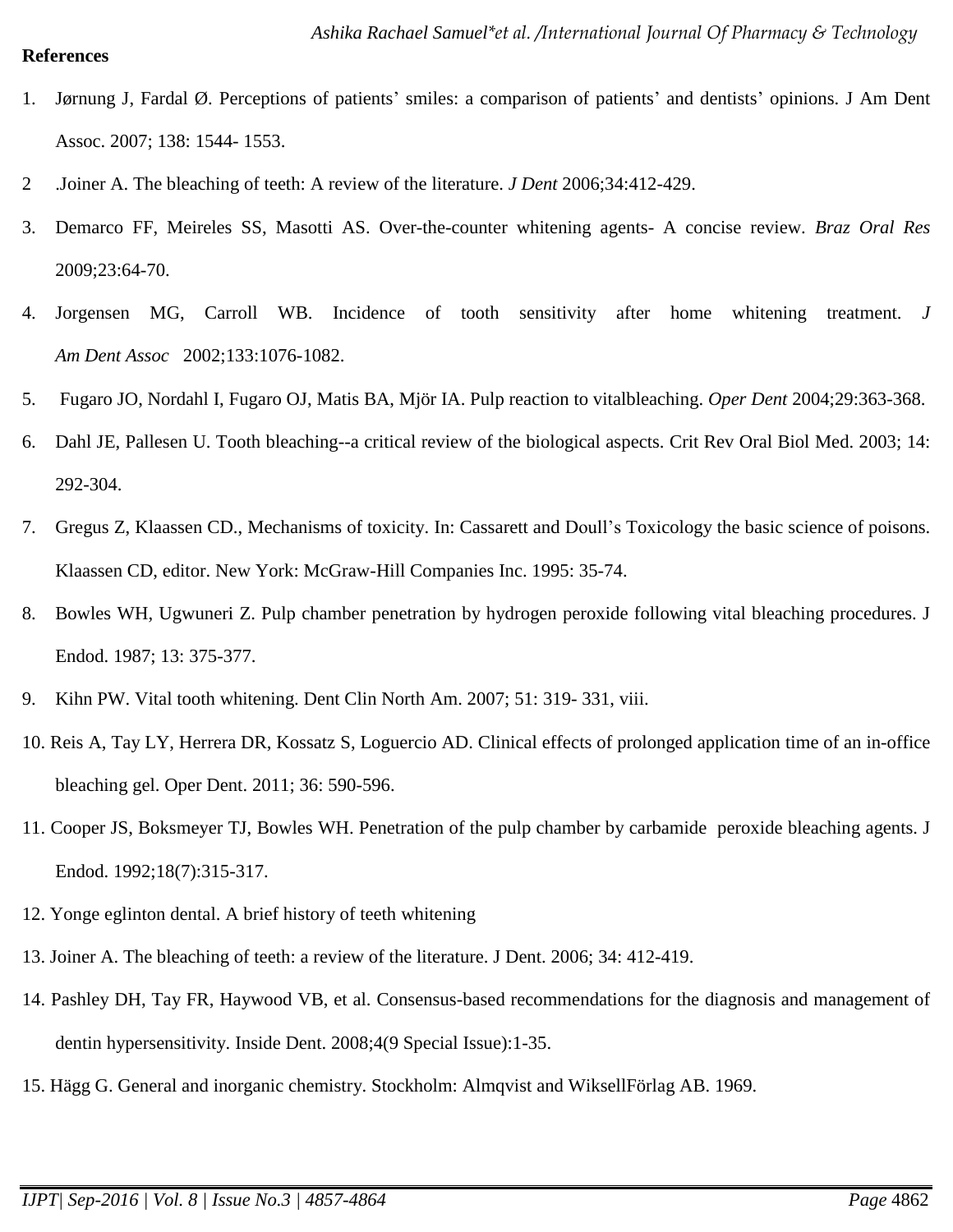- *Ashika Rachael Samuel\*et al. /International Journal Of Pharmacy & Technology* 16. Matthews B, Vongsavan N. Interactions between neural and hydrodynamic mechanisms in dentine and pulp.Arch Oral Biol. 1994; 39:87S-95S.
- 17. Orchardson R, Collins WJ. Clinical features of hypersensitive teeth. Br Dent J. 1987; 162:253-256.
- 18. Sensitivity in Dental Bleaching and the Use of Anti-Inflammatory Agents Géssica Dandara Medeiros de Souza, Letícia Mendes Santos, Cleophatra Aquino Fernandes, Emanuelle Dayana Vieira Dantas, Marília Regalado Galvão, Isauremi Vieira de Assunção and Boniek Castillo Dutra Borges\*
- 19. Matis BA, Cochran MA, Eckert GJ, Matis JI. In vivo study of two carbamide peroxide gels with different desensitizing agents. Oper Dent. 2007; 32: 549-555.
- 20. Moncada G, Sepúlveda D, Elphick K, Contente M, Estay J, Bahamondes V, et al. Effects of light activation, agent concentration, and tooth thickness on dental sensitivity after bleaching. Oper Dent. 2013; 38: 467-476.
- 21. González-Ochoa JG. Histological changes to dental pulp after vital bleaching with 10% carbamide peroxide (Master's thesis) Indianapolis, IN: Indiana University School of Dentistry. 2002
- 22. Poczobutt JM, Gijon M, Amin J, Hanson D, Li H, Walker D, et al. Eicosanoid profiling in an orthotopic model of lung cancer progression by mass spectrometry demonstrates selective production of leukotrienes by inflammatory cells of the microenvironment. PLoS One. 2013; 8: 79633.
- 23. Li H, Bradbury JA, Dackor RT, Edin ML, DeGraff, Wang PM, et al. Cyclooxygenase-2 regulates Th17 cell differentiation during allergic lung inflammation. Am J RespCrit Care. 2011; 184: 37-49.
- 24. Kamei D, Yamakawa K, Takegoshi Y, Mikami-Nakanishi M, Nakatani Y, Oh-Ishi S, et al. Reduced pain hypersensitivity and inflammation in mice lacking microsomal prostaglandin e synthase-1. J Biol Chem. 2004; 279: 33684-33695.
- 25. Caviedes-Bucheli J, Ariza-García G, Restrepo-Méndez S, Ríos-Osorio N, Lombana N, Muñoz HR. The effect of tooth bleaching on substance P expression in human dental pulp. J Endod. 2008; 34: 1462-1465.
- 26. Haywood VB. Focus on: the "bottom line" on bleaching 2008. Inside Dent. 2008;4(2)
- 27. Haywood VB. Tooth Whitening: Indications and Outcomes of Nightguard Vital Bleaching.Hanover Park, IL: Quintessence Publishing Co, Inc; 2007.
- 28. Gaffar A. treating hypersensitivity with fluoride varnishes. Compend Dent 1998 19: 1088-1090, 1092, 1094, passim